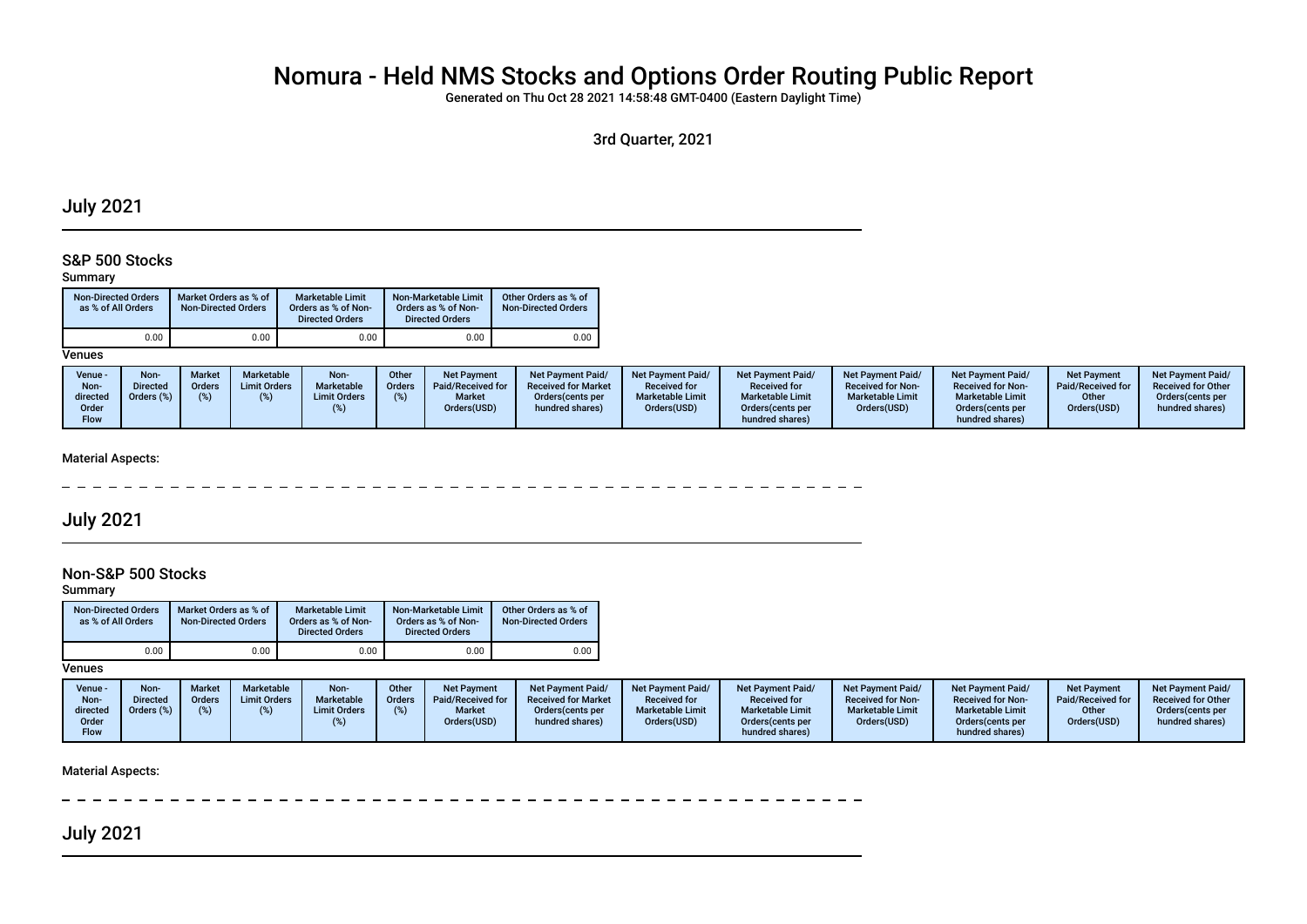#### Options

| Summary                                          |                                                     |                                                                   |                                                                       |                                                    |
|--------------------------------------------------|-----------------------------------------------------|-------------------------------------------------------------------|-----------------------------------------------------------------------|----------------------------------------------------|
| <b>Non-Directed Orders</b><br>as % of All Orders | Market Orders as % of<br><b>Non-Directed Orders</b> | Marketable Limit<br>Orders as % of Non-<br><b>Directed Orders</b> | Non-Marketable Limit<br>Orders as % of Non-<br><b>Directed Orders</b> | Other Orders as % of<br><b>Non-Directed Orders</b> |
| 100.00                                           | 3.89                                                | 14.24                                                             | 6.99                                                                  | 74.88                                              |

#### **Venues**

| Venue -<br>Non-directed<br><b>Order Flow</b>                            | Non-<br><b>Directed</b><br>Orders (%) | <b>Market</b><br>Orders<br>(%) | Marketable<br><b>Limit Orders</b><br>(%) | Non-<br>Marketable<br><b>Limit Orders</b><br>(%) | Other<br>Orders<br>$(\%)$ | <b>Net Payment</b><br>Paid/Received for<br><b>Market</b><br>Orders(USD) | Net Payment Paid/<br><b>Received for Market</b><br>Orders (cents per<br>hundred shares) | <b>Net Payment Paid/</b><br><b>Received for</b><br><b>Marketable Limit</b><br>Orders(USD) | <b>Net Payment Paid/</b><br><b>Received for</b><br><b>Marketable Limit</b><br>Orders (cents per<br>hundred shares) | <b>Net Payment Paid/</b><br><b>Received for Non-</b><br><b>Marketable Limit</b><br>Orders(USD) | <b>Net Payment Paid/</b><br><b>Received for Non-</b><br><b>Marketable Limit</b><br>Orders(cents per<br>hundred shares) | <b>Net Payment</b><br>Paid/Received<br>for Other<br>Orders(USD) | Net Payment Paid/<br><b>Received for Other</b><br>Orders (cents per<br>hundred shares) |
|-------------------------------------------------------------------------|---------------------------------------|--------------------------------|------------------------------------------|--------------------------------------------------|---------------------------|-------------------------------------------------------------------------|-----------------------------------------------------------------------------------------|-------------------------------------------------------------------------------------------|--------------------------------------------------------------------------------------------------------------------|------------------------------------------------------------------------------------------------|------------------------------------------------------------------------------------------------------------------------|-----------------------------------------------------------------|----------------------------------------------------------------------------------------|
| <b>INSTINET</b>                                                         | 85.76                                 | 0.88                           | 14.45                                    | 7.47                                             | 77.20                     | 438.33                                                                  | 32.4685                                                                                 | 3,639.82                                                                                  | 5.7318                                                                                                             | $-1,170.78$                                                                                    | $-6.6730$                                                                                                              | 14,819.77                                                       | 6.4411                                                                                 |
| <b>ICAP</b>                                                             | 5.23                                  | 32.62                          | 10.70                                    | 2.14                                             | 54.55                     | 10,334.54                                                               | 12.0846                                                                                 | 1,286.29                                                                                  | 12.0846                                                                                                            | 100.91                                                                                         | 12.0846                                                                                                                | 9,748.79                                                        | 12.0846                                                                                |
| CASY                                                                    | 3.13                                  | 19.64                          | 16.96                                    | 0.00                                             | 63.39                     | 3,370.15                                                                | 14.0330                                                                                 | 1,541.86                                                                                  | 15.4806                                                                                                            | $\Omega$                                                                                       | 0.0000                                                                                                                 | 13,921.62                                                       | 15.0709                                                                                |
| Pyramid                                                                 | 2.18                                  | 24.36                          | 20.51                                    | 12.82                                            | 42.31                     | 610.71                                                                  | 65.3862                                                                                 | 1,565.17                                                                                  | 63.5217                                                                                                            | 773.24                                                                                         | 47.2063                                                                                                                | 1,026                                                           | 56.2500                                                                                |
| MAXIM                                                                   | 1.76                                  | 0.00                           | 9.52                                     | 9.52                                             | 80.95                     |                                                                         | 0.0000                                                                                  | 169.47                                                                                    | 57.8400                                                                                                            | 169.47                                                                                         | 57.8400                                                                                                                | 5,114.79                                                        | 57.8400                                                                                |
| Lakeshore                                                               | 0.67                                  | 0.00                           | 4.17                                     | 0.00                                             | 95.83                     |                                                                         | 0.0000                                                                                  | 54.94                                                                                     | 54.9400                                                                                                            | $\Omega$                                                                                       | 0.0000                                                                                                                 | 697.54                                                          | 54.7516                                                                                |
| <b>DASH FINANCIAL</b><br><b>LLC</b>                                     | 0.39                                  | 0.00                           | 14.29                                    | 0.00                                             | 85.71                     |                                                                         | 0.0000                                                                                  | 40.52                                                                                     | 20.2600                                                                                                            | $\Omega$                                                                                       | 0.0000                                                                                                                 | 287.49                                                          | 20.2600                                                                                |
| <b>TULLETT</b><br>PREBON<br><b>FINANCIAL</b><br>SERVICES LLC            | 0.39                                  | 42.86                          | 0.00                                     | 0.00                                             | 57.14                     | 1,340                                                                   | 21.4400                                                                                 |                                                                                           | 0.0000                                                                                                             | $\Omega$                                                                                       | 0.0000                                                                                                                 | 7,223.41                                                        | 53.0353                                                                                |
| CANACCORD<br><b>GENUITY INC.</b>                                        | 0.14                                  | 0.00                           | 0.00                                     | 0.00                                             | 100.00                    |                                                                         | 0.0000                                                                                  |                                                                                           | 0.0000                                                                                                             | $\Omega$                                                                                       | 0.0000                                                                                                                 | 2,884.78                                                        | 33.6104                                                                                |
| <b>TRADITION</b><br><b>SECURITIES AND</b><br><b>DERIVATIVES</b><br>INC. | 0.11                                  | 50.00                          | 25.00                                    | 0.00                                             | 25.00                     | 784                                                                     | 7.8400                                                                                  | 498.68                                                                                    | 71.2400                                                                                                            | $\Omega$                                                                                       | 0.0000                                                                                                                 | 1,498.8                                                         | 74.9400                                                                                |

#### Material Aspects:

INSTINET: Nomura receives rebates from Instinet

ICAP: No material aspects to disclose

CASY: No material aspects to disclose

Pyramid: No material aspects to disclose

MAXIM: No material aspects to disclose

Lakeshore: No material aspects to disclose

DASH FINANCIAL LLC: No material aspects to disclose

TULLETT PREBON FINANCIAL SERVICES LLC: No material aspects to disclose

CANACCORD GENUITY INC.: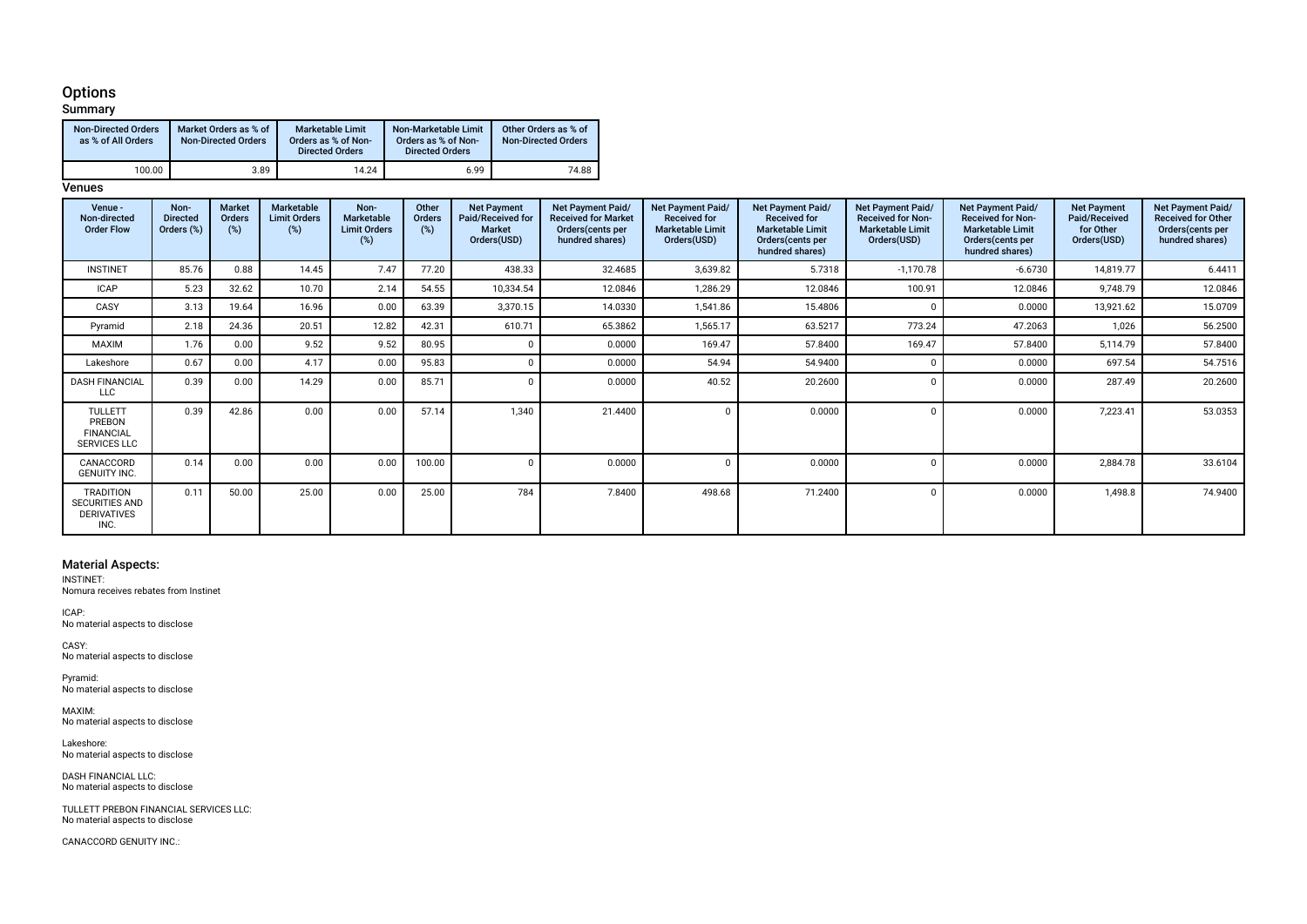TRADITION SECURITIES AND DERIVATIVES INC.: No material aspects to disclose

## August 2021

## S&P 500 Stocks

### Summary

| <b>Non-Directed Orders</b><br>as % of All Orders | Market Orders as % of<br><b>Non-Directed Orders</b> | Marketable Limit<br>Orders as % of Non-<br><b>Directed Orders</b> | Non-Marketable Limit<br>Orders as % of Non-<br><b>Directed Orders</b> | Other Orders as % of<br><b>Non-Directed Orders</b> |
|--------------------------------------------------|-----------------------------------------------------|-------------------------------------------------------------------|-----------------------------------------------------------------------|----------------------------------------------------|
| 0.00                                             | 0.00                                                | 0.00                                                              | 0.00                                                                  | 0.00                                               |

#### **Venues**

| Venue -<br>Non-<br>directed<br>Order<br><b>Flow</b> | <b>Non</b><br><b>Directed</b><br>Orders (%) | <b>Market</b><br><b>Orders</b> | <b>Marketable</b><br><b>Limit Orders</b> | Non-<br>Marketable<br><b>Limit Orders</b> | Other<br>Orders<br>(%) | <b>Net Payment</b><br>Paid/Received for<br><b>Market</b><br>Orders(USD) | <b>Net Payment Paid/</b><br><b>Received for Market</b><br>Orders (cents per<br>hundred shares) | <b>Net Payment Paid/</b><br><b>Received for</b><br><b>Marketable Limit</b><br>Orders(USD) | Net Payment Paid/<br><b>Received for</b><br><b>Marketable Limit</b><br>Orders (cents per<br>hundred shares) | <b>Net Payment Paid/</b><br><b>Received for Non-</b><br><b>Marketable Limit</b><br>Orders(USD) | <b>Net Payment Paid/</b><br><b>Received for Non-</b><br><b>Marketable Limit</b><br>Orders (cents per<br>hundred shares) | <b>Net Payment</b><br>Paid/Received for<br>Other<br>Orders(USD) | <b>Net Payment Paid/</b><br><b>Received for Other</b><br>Orders (cents per<br>hundred shares) |
|-----------------------------------------------------|---------------------------------------------|--------------------------------|------------------------------------------|-------------------------------------------|------------------------|-------------------------------------------------------------------------|------------------------------------------------------------------------------------------------|-------------------------------------------------------------------------------------------|-------------------------------------------------------------------------------------------------------------|------------------------------------------------------------------------------------------------|-------------------------------------------------------------------------------------------------------------------------|-----------------------------------------------------------------|-----------------------------------------------------------------------------------------------|
|-----------------------------------------------------|---------------------------------------------|--------------------------------|------------------------------------------|-------------------------------------------|------------------------|-------------------------------------------------------------------------|------------------------------------------------------------------------------------------------|-------------------------------------------------------------------------------------------|-------------------------------------------------------------------------------------------------------------|------------------------------------------------------------------------------------------------|-------------------------------------------------------------------------------------------------------------------------|-----------------------------------------------------------------|-----------------------------------------------------------------------------------------------|

### Material Aspects:

 $\overline{\phantom{a}}$  $\equiv$ 

# August 2021

## Non-S&P 500 Stocks

Summary

| <b>Non-Directed Orders</b><br>Market Orders as % of<br>as % of All Orders<br><b>Non-Directed Orders</b> |      | <b>Marketable Limit</b><br>Orders as % of Non-<br><b>Directed Orders</b> | Non-Marketable Limit<br>Orders as % of Non-<br><b>Directed Orders</b> | Other Orders as % of<br><b>Non-Directed Orders</b> |
|---------------------------------------------------------------------------------------------------------|------|--------------------------------------------------------------------------|-----------------------------------------------------------------------|----------------------------------------------------|
| 0.00                                                                                                    | 0.00 | 0.00                                                                     | 0.00                                                                  | 0.00                                               |

**Venues** 

| Venue -<br>Non-<br>directed<br>Order<br><b>Flow</b> | Non-<br><b>Directed</b><br>Orders (%) | Marke<br>Orders | <b>Marketable</b><br><b>Limit Orders</b> | Non-<br><b>Marketable</b><br><b>Limit Orders</b> | Other<br><b>Orders</b> | <b>Net Payment</b><br>Paid/Received for<br><b>Market</b><br>Orders(USD) | <b>Net Payment Paid/</b><br><b>Received for Market</b><br>Orders (cents per<br>hundred shares) | <b>Net Payment Paid/</b><br><b>Received for</b><br><b>Marketable Limit</b><br>Orders(USD) | <b>Net Payment Paid/</b><br><b>Received for</b><br><b>Marketable Limit</b><br>Orders (cents per<br>hundred shares) | <b>Net Payment Paid/</b><br><b>Received for Non-</b><br><b>Marketable Limit</b><br>Orders(USD) | <b>Net Payment Paid/</b><br><b>Received for Non-</b><br><b>Marketable Limit</b><br>Orders (cents per<br>hundred shares) | <b>Net Payment</b><br>Paid/Received for<br>Other<br>Orders(USD) | <b>Net Payment Paid/</b><br><b>Received for Other</b><br>Orders(cents per<br>hundred shares) |
|-----------------------------------------------------|---------------------------------------|-----------------|------------------------------------------|--------------------------------------------------|------------------------|-------------------------------------------------------------------------|------------------------------------------------------------------------------------------------|-------------------------------------------------------------------------------------------|--------------------------------------------------------------------------------------------------------------------|------------------------------------------------------------------------------------------------|-------------------------------------------------------------------------------------------------------------------------|-----------------------------------------------------------------|----------------------------------------------------------------------------------------------|
|-----------------------------------------------------|---------------------------------------|-----------------|------------------------------------------|--------------------------------------------------|------------------------|-------------------------------------------------------------------------|------------------------------------------------------------------------------------------------|-------------------------------------------------------------------------------------------|--------------------------------------------------------------------------------------------------------------------|------------------------------------------------------------------------------------------------|-------------------------------------------------------------------------------------------------------------------------|-----------------------------------------------------------------|----------------------------------------------------------------------------------------------|

### Material Aspects:

 $\sim$  $\sim$  $\sim$   $\sim$ 

# August 2021

**Options**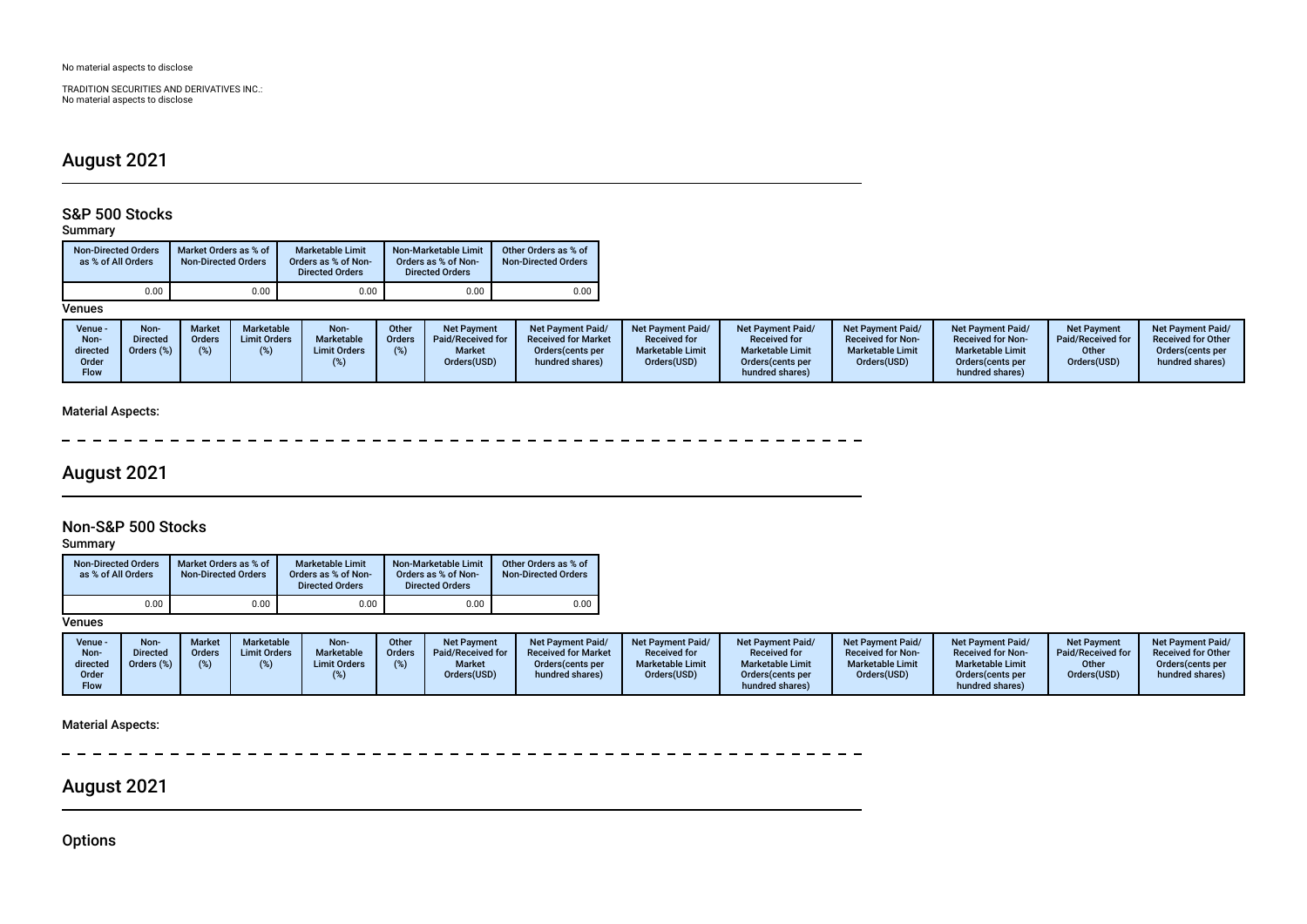#### Summary

| <b>Non-Directed Orders</b><br>as % of All Orders | Market Orders as % of<br><b>Non-Directed Orders</b> | <b>Marketable Limit</b><br>Orders as % of Non-<br><b>Directed Orders</b> | Non-Marketable Limit<br>Orders as % of Non-<br><b>Directed Orders</b> | Other Orders as % of<br><b>Non-Directed Orders</b> |  |  |
|--------------------------------------------------|-----------------------------------------------------|--------------------------------------------------------------------------|-----------------------------------------------------------------------|----------------------------------------------------|--|--|
| 100.00                                           | 4.38                                                | 0.00                                                                     | 0.00                                                                  | 95.62                                              |  |  |

#### **Venues**

| Venue -<br>Non-directed<br><b>Order Flow</b>                        | Non-<br><b>Directed</b><br>Orders (%) | Market<br>Orders<br>$(\%)$ | Marketable<br><b>Limit Orders</b><br>(%) | Non-<br><b>Marketable</b><br><b>Limit Orders</b><br>(%) | Other<br>Orders<br>(%) | <b>Net Payment</b><br>Paid/Received for<br><b>Market</b><br>Orders(USD) | Net Payment Paid/<br><b>Received for Market</b><br>Orders (cents per<br>hundred shares) | <b>Net Payment Paid/</b><br><b>Received for</b><br><b>Marketable Limit</b><br>Orders(USD) | Net Payment Paid/<br><b>Received for</b><br><b>Marketable Limit</b><br>Orders (cents per<br>hundred shares) | <b>Net Payment Paid/</b><br><b>Received for Non-</b><br><b>Marketable Limit</b><br>Orders(USD) | Net Payment Paid/<br><b>Received for Non-</b><br><b>Marketable Limit</b><br>Orders (cents per<br>hundred shares) | <b>Net Payment</b><br>Paid/Received<br>for Other<br>Orders(USD) | Net Payment Paid/<br><b>Received for Other</b><br>Orders (cents per<br>hundred shares) |
|---------------------------------------------------------------------|---------------------------------------|----------------------------|------------------------------------------|---------------------------------------------------------|------------------------|-------------------------------------------------------------------------|-----------------------------------------------------------------------------------------|-------------------------------------------------------------------------------------------|-------------------------------------------------------------------------------------------------------------|------------------------------------------------------------------------------------------------|------------------------------------------------------------------------------------------------------------------|-----------------------------------------------------------------|----------------------------------------------------------------------------------------|
| <b>INSTINET</b>                                                     | 86.66                                 | 1.65                       | 0.00                                     | 0.00                                                    | 98.35                  | 1,090.52                                                                | 31.9521                                                                                 |                                                                                           | 0.0000                                                                                                      |                                                                                                | 0.0000                                                                                                           | 27,125.94                                                       | 8.5726                                                                                 |
| <b>ICAP</b>                                                         | 6.11                                  | 18.58                      | 0.00                                     | 0.00                                                    | 81.42                  | 3,148.67                                                                | 12.4272                                                                                 |                                                                                           | 0.0000                                                                                                      |                                                                                                | 0.0000                                                                                                           | 22,470.95                                                       | 12.4272                                                                                |
| CASY                                                                | 3.08                                  | 27.19                      | 0.00                                     | 0.00                                                    | 72.81                  | 4,947.9                                                                 | 13.7053                                                                                 |                                                                                           | 0.0000                                                                                                      |                                                                                                | 0.0000                                                                                                           | 14,647.31                                                       | 15.1713                                                                                |
| Pyramid                                                             | 1.35                                  | 24.00                      | 0.00                                     | 0.00                                                    | 76.00                  | 234.29                                                                  | 62.1452                                                                                 |                                                                                           | 0.0000                                                                                                      |                                                                                                | 0.0000                                                                                                           | 3,564.04                                                        | 58.6287                                                                                |
| MAXIM                                                               | 0.81                                  | 13.33                      | 0.00                                     | 0.00                                                    | 86.67                  | 4.63                                                                    | 57.8400                                                                                 |                                                                                           | 0.0000                                                                                                      |                                                                                                | 0.0000                                                                                                           | 184.51                                                          | 57.8400                                                                                |
| <b>XFA</b>                                                          | 0.73                                  | 25.93                      | 0.00                                     | 0.00                                                    | 74.07                  | 3,650.34                                                                | 71.2400                                                                                 |                                                                                           | 0.0000                                                                                                      |                                                                                                | 0.0000                                                                                                           | 2,809.62                                                        | 63.8986                                                                                |
| <b>TULLETT</b><br>PREBON<br><b>FINANCIAL</b><br><b>SERVICES LLC</b> | 0.70                                  | 42.31                      | 0.00                                     | 0.00                                                    | 57.69                  | 11,292.7                                                                | 57.4400                                                                                 |                                                                                           | 0.0000                                                                                                      |                                                                                                | 0.0000                                                                                                           | 39,534.59                                                       | 49.0017                                                                                |
| <b>DASH FINANCIAL</b><br>LLC                                        | 0.22                                  | 0.00                       | 0.00                                     | 0.00                                                    | 100.00                 | $\cap$                                                                  | 0.0000                                                                                  |                                                                                           | 0.0000                                                                                                      |                                                                                                | 0.0000                                                                                                           | 725.71                                                          | 20.2600                                                                                |
| CANACCORD<br><b>GENUITY INC.</b>                                    | 0.11                                  | 50.00                      | 0.00                                     | 0.00                                                    | 50.00                  | 208.38                                                                  | 46.3074                                                                                 |                                                                                           | 0.0000                                                                                                      |                                                                                                | 0.0000                                                                                                           | 270.74                                                          | 27.0737                                                                                |
| PTR                                                                 | 0.11                                  | 0.00                       | 0.00                                     | 0.00                                                    | 100.00                 |                                                                         | 0.0000                                                                                  |                                                                                           | 0.0000                                                                                                      |                                                                                                | 0.0000                                                                                                           | 343.59                                                          | 68.7188                                                                                |

#### Material Aspects:

INSTINET:

Nomura receives rebates from Instinet

ICAP: No material aspects to disclose

CASY: No material aspects to disclose

Pyramid: No material aspects to disclose

MAXIM: No material aspects to disclose

XFA: No material aspects to disclose

TULLETT PREBON FINANCIAL SERVICES LLC: No material aspects to disclose

DASH FINANCIAL LLC: No material aspects to disclose

CANACCORD GENUITY INC.: No material aspects to disclose

PTR: No material aspects to disclose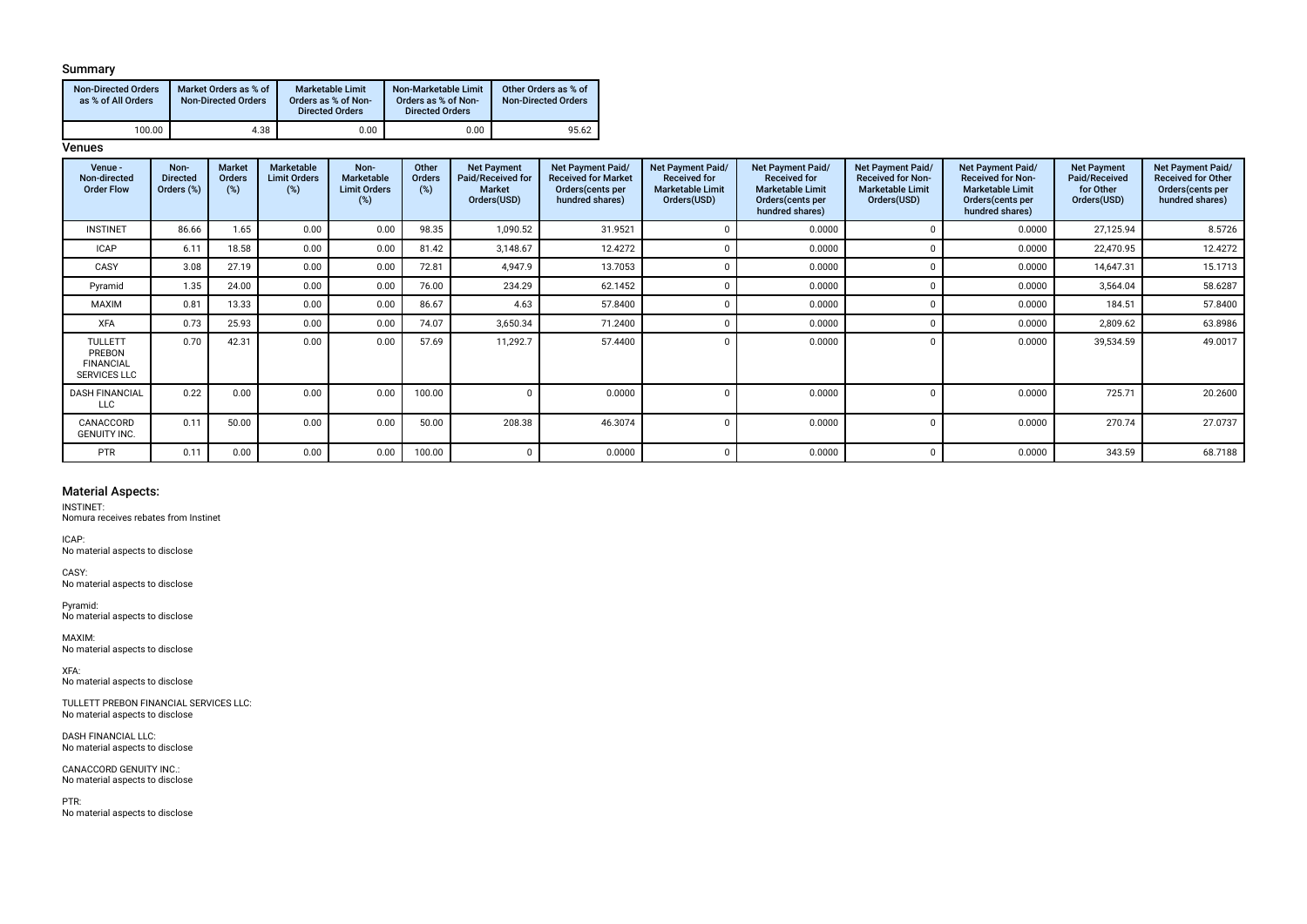# September 2021

## S&P 500 Stocks

#### Summary

| <b>Non-Directed Orders</b><br>as % of All Orders | Market Orders as % of<br><b>Non-Directed Orders</b> | <b>Marketable Limit</b><br>Orders as % of Non-<br><b>Directed Orders</b> | Non-Marketable Limit<br>Orders as % of Non-<br><b>Directed Orders</b> | Other Orders as % of<br><b>Non-Directed Orders</b> |
|--------------------------------------------------|-----------------------------------------------------|--------------------------------------------------------------------------|-----------------------------------------------------------------------|----------------------------------------------------|
| 0.00                                             | 0.00                                                | 0.00                                                                     | 0.00                                                                  | 0.00                                               |

**Venues** 

| Venue -<br>Non-<br>directed<br>Order<br><b>Flow</b> | Non<br>)irected<br>rders (%) | <b>Market</b><br><b>Orders</b> | <b>Marketable</b><br><b>Limit Orders</b> | Non-<br><b>Marketable</b><br><b>Limit Orders</b> | Other<br>Orders | <b>Net Payment</b><br>Paid/Received for<br><b>Market</b><br>Orders(USD) | <b>Net Payment Paid/</b><br><b>Received for Market</b><br>Orders (cents per<br>hundred shares) | <b>Net Payment Paid/</b><br><b>Received for</b><br><b>Marketable Limit</b><br>Orders(USD) | Net Payment Paid/<br><b>Received for</b><br><b>Marketable Limit</b><br>Orders (cents per<br>hundred shares) | <b>Net Payment Paid/</b><br><b>Received for Non-</b><br><b>Marketable Limit</b><br>Orders(USD) | <b>Net Payment Paid/</b><br><b>Received for Non-</b><br><b>Marketable Limit</b><br>Orders(cents per<br>hundred shares) | <b>Net Payment</b><br>Paid/Received for<br>Other<br>Orders(USD) | Net Payment Paid/<br><b>Received for Other</b><br>Orders (cents per<br>hundred shares) |
|-----------------------------------------------------|------------------------------|--------------------------------|------------------------------------------|--------------------------------------------------|-----------------|-------------------------------------------------------------------------|------------------------------------------------------------------------------------------------|-------------------------------------------------------------------------------------------|-------------------------------------------------------------------------------------------------------------|------------------------------------------------------------------------------------------------|------------------------------------------------------------------------------------------------------------------------|-----------------------------------------------------------------|----------------------------------------------------------------------------------------|
|-----------------------------------------------------|------------------------------|--------------------------------|------------------------------------------|--------------------------------------------------|-----------------|-------------------------------------------------------------------------|------------------------------------------------------------------------------------------------|-------------------------------------------------------------------------------------------|-------------------------------------------------------------------------------------------------------------|------------------------------------------------------------------------------------------------|------------------------------------------------------------------------------------------------------------------------|-----------------------------------------------------------------|----------------------------------------------------------------------------------------|

## Material Aspects:

 $\sim$ 

## September 2021

### Non-S&P 500 Stocks

Summary

| <b>Non-Directed Orders</b><br>as % of All Orders | Market Orders as % of<br><b>Non-Directed Orders</b> | <b>Marketable Limit</b><br>Orders as % of Non-<br><b>Directed Orders</b> | Non-Marketable Limit<br>Orders as % of Non-<br><b>Directed Orders</b> | Other Orders as % of<br><b>Non-Directed Orders</b> |  |  |
|--------------------------------------------------|-----------------------------------------------------|--------------------------------------------------------------------------|-----------------------------------------------------------------------|----------------------------------------------------|--|--|
| 0.00                                             | 0.00                                                | 0.00                                                                     | 0.00                                                                  | 0.00                                               |  |  |

Venues

| Venue -<br>Non-<br>directed | Non-<br><b>Directed</b><br>Orders (%) | <b>Market</b><br>Orders<br>(%) | Marketable<br><b>Limit Orders</b> | Non-<br>Marketable<br><b>Limit Orders</b> | Other<br><b>Orders</b> | <b>Net Payment</b><br><b>Paid/Received for</b><br><b>Market</b> | <b>Net Payment Paid/</b><br><b>Received for Market</b><br>Orders(cents per | <b>Net Payment Paid/</b><br><b>Received for</b><br><b>Marketable Limit</b> | <b>Net Payment Paid/</b><br><b>Received for</b><br><b>Marketable Limit</b> | <b>Net Payment Paid/</b><br><b>Received for Non-</b><br><b>Marketable Limit</b> | <b>Net Payment Paid/</b><br><b>Received for Non-</b><br><b>Marketable Limit</b> | <b>Net Payment</b><br>Paid/Received for<br>Other | <b>Net Payment Paid/</b><br><b>Received for Other</b><br>Orders(cents per |
|-----------------------------|---------------------------------------|--------------------------------|-----------------------------------|-------------------------------------------|------------------------|-----------------------------------------------------------------|----------------------------------------------------------------------------|----------------------------------------------------------------------------|----------------------------------------------------------------------------|---------------------------------------------------------------------------------|---------------------------------------------------------------------------------|--------------------------------------------------|---------------------------------------------------------------------------|
| Order                       |                                       |                                |                                   |                                           |                        | Orders(USD)                                                     | hundred shares)                                                            | Orders(USD)                                                                | Orders (cents per                                                          | Orders(USD)                                                                     | Orders(cents per                                                                | Orders(USD)                                      | hundred shares)                                                           |
| Flow                        |                                       |                                |                                   |                                           |                        |                                                                 |                                                                            |                                                                            | hundred shares)                                                            |                                                                                 | hundred shares)                                                                 |                                                  |                                                                           |

Material Aspects:

 $\frac{1}{2}$  $\equiv$   $\equiv$   $\equiv$  $=$   $=$ \_ \_ \_ \_ \_ \_ \_ \_ \_ \_ \_ \_ \_ \_  $\overline{a}$  $=$   $-$ 

# September 2021

#### **Options**

Summary

| <b>Non-Directed Orders</b> | Market Orders as % of      | <b>Marketable Limit</b> | Non-Marketable Limit   | Other Orders as % of |
|----------------------------|----------------------------|-------------------------|------------------------|----------------------|
| as % of All Orders         | <b>Non-Directed Orders</b> | Orders as % of Non-     | Orders as % of Non-    | Non-Directed Orders  |
|                            |                            | <b>Directed Orders</b>  | <b>Directed Orders</b> |                      |